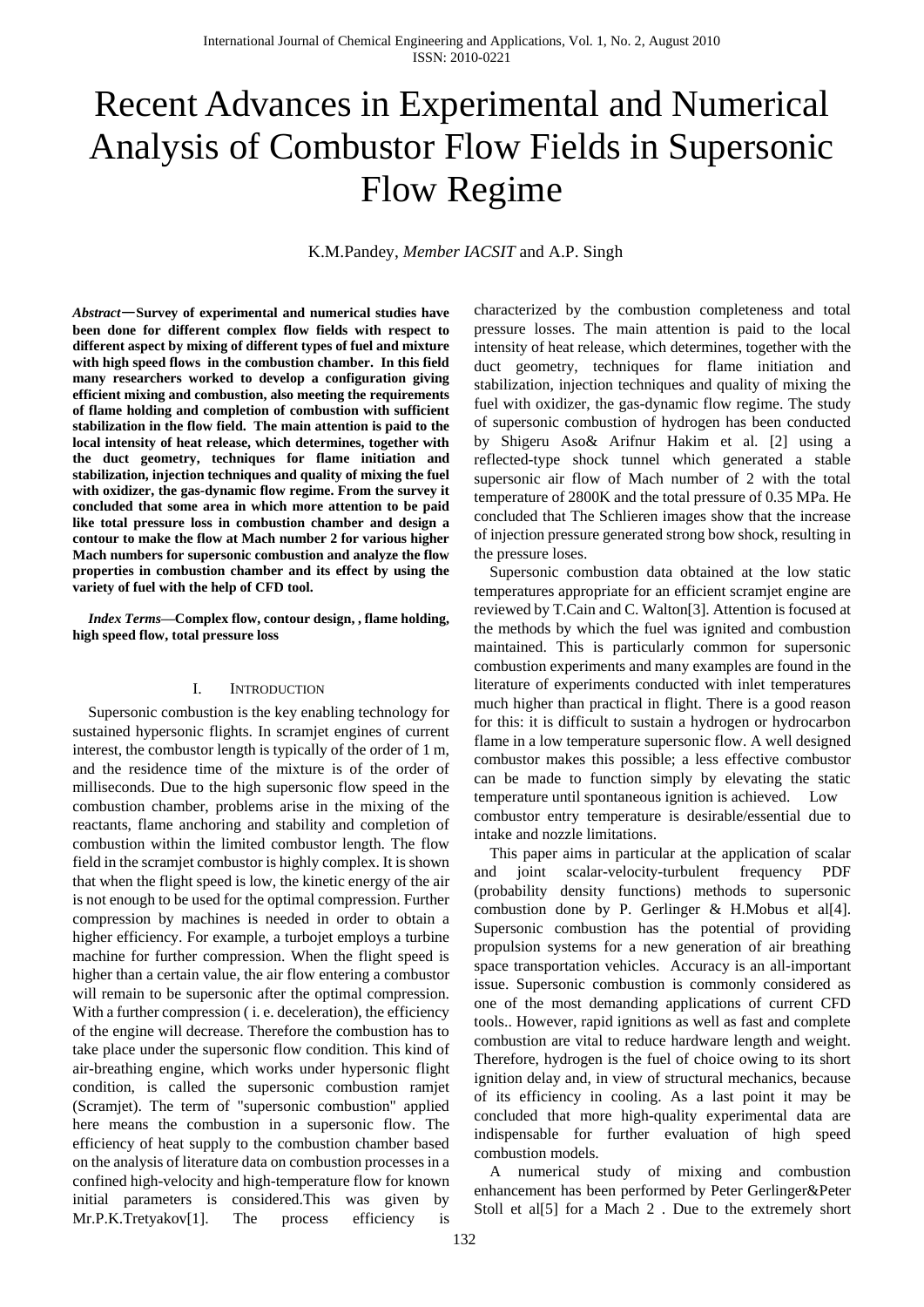residence time of the air in supersonic combustors, an efficient (rapid and with small losses in total pressure) fuel/air mixing is hard to achieve. K. Kumaran&V.Babu [6] investigates the effect of chemistry models on the predictions of supersonic combustion of hydrogen in a model combustor. The calculations show that multi step chemistry predicts higher and wider spread heat release than what is predicted by single step chemistry. In addition, it is also shown that multi step chemistry predicts intricate details of the combustion process such as the ignition distance and induction distance. a detailed chemistry model with 37 reactions and 9 species was used and the results from these calculations were compared with those obtained using single step chemistry.

However, the prediction of the myriad details of the heat release/ignition delay, which offer insights into the combustion process, demands a comprehensive chemistry model as demonstrated in this work.

A numerical study of atomization, i.e. breakup of a high speed jet and spray formation, is presented by Zhiliang Xuxk & Wohno Ohzk et al [7] using the Front Tracking method in 2D. The high speed flow in the nozzle gives rise to cavitation, i.e. a mixed liquid-vapor region.

A Lagrangian model of turbulent combustion in high speed flows has been used in conjunction with an efficient RANS–AMA strategy to simulate both non-reactive and reactive turbulent supersonic coflowing jets. Liquid hydrocarbon supersonic combustion has been experimentally investigated by C. GRUENIG & F. Mayinger [9] . Kerosene was burnt in a steady, vitiated Mach 2.15 - air flow of a model scramjet combustor. The fuel is injected into the supersonic air stream by means of pylons. By the addition of small amounts of hydrogen to the kerosene the liqid fuel jet is dispersed and a fine spray produced. However, this additional fuel jet dispersion is not necessary for the supersonic combustion if the fuel is injected normally into the cross flow. combustor ignition behaviour, the air stream temperature can be reduced below the combustor ignition level *Tmin* once the combustor has ignited. Below *Tflame-out* the time scale ratio t*ignition/*t*residence* reaches its unstable regime again and the flame extinguishes.

Kyung Moo Kim & Seung Wook Baek et al [10] describes the numerical investigations concerning the combustion enhancement when a cavity is used for the hydrogen fuel injection through a transverse slot nozzle into a supersonic hot air stream. The combustor with cavity is found to enhance mixing and combustion while increasing the pressure loss, compared with the case without cavity. But it is noted that there exists an appropriate length of cavity regarding the combustion efficiency and total pressure loss. Usually, the cavity was found to increase both the total pressure loss and the temperature of the combustor while enhancing the combustion of fuel and oxidizer. A large-eddy simulation (LES) model with a new localized dynamic sub grid closure for the magneto-hydrodynamics (MHD) equations is used to investigate plasma-assisted combustion in supersonic flow by Kenji Miki&Joey Schulz et al [11]. A 16- species and 74-reactions kinetics model is used to simulate hydrogen-air combustion and high-temperature air dissociation. It is observed that an electrical discharge creates a high temperature and a radical rich concentration region in

the recirculation zone that aids in ignition and flame-holding. When an uniform magnetic field is applied, mixing is significantly enhanced since the shock structure ahead of the fuel jet is weakened and fuel penetration into the air cross flow is increased. P Manna&D Chakraborty[12] shows the Reacting./low field of H l-air combustion behind a backward fating step in a ,"constant area combustor is simulated numerically by solving three-dimensional Navier Stokes equations along with K-e turbulence model and fast rate chemistry. Investigation of kerosene combustion in a Mach 2.5 flow was carried out using a model supersonic combustor with cross-section area of 51 mm \* 70 mm and different integrated fuel injector/flameholder cavity modules is done by G. Yu&J.G. Li et al[13]. Experiments with pure liquid atomization and with effervescent atomization were characterized and compared. Under the same operation conditions, comparison of the measured static pressure distributions along the combustor also shows that effervescent atomization generally leads to better combustion performance than the use of pure liquid atomization.

Experiments were performed by Chadwick C.&C. Rasmussena et al [14] to examine the stability of hydrocarbon-fueled flames in cavity flame holders in supersonic airflows. Ethylene flames were stable over a wider range of fuel flowrates than methane flames, as expected because of the shorter ignition delay time and greater flame speed of ethylene. Methane flames would not ignite in a Mach 3 airflow due to the low static temperature and pressure. Lean limits for ethylene in the Mach 2 and Mach 3 cases were comparable, although flames were stabilized over a smaller range of m\_A in the Mach 3 airflow. A radially lobed nozzle (petal nozzle) is being increasingly recognised as a potential candidate for promoting mixing in compressible flows. An experimental investigation has been conducted by A. R. SRIKRISHNAN&J. KURIAN et al [15] to study its effectiveness in improving thermal mixing and combustion in supersonic flow. A hot gas jet issuing supersonically from a lobed nozzle mixes with a cold supersonic jet in a circular mixing tube. The two jets issue coaxially. A detailed survey of the flow field inside the mixing duct reveals that nearly complete thermal mixing (as exemplified by the nearly uniform temperature distribution) could be achieved in a short distance when a lobed nozzle is employed. The results also indicate the presence of large-scale vortices in the flow field downstream of the lobed nozzle. Having thus created a field in which mixing is good, supersonic combustion was then attempted. Kerosene was introduced into the hot stream issuing from the lobed nozzle and it burned mainly in the mixing tube, which served as a supersonic combustor. Resulting temperature and pressure rises were measured and the supersonic combustion efficiency was found to be of the order of 60%. YUAN Shengxue<sup>[16]</sup> discuss the difference between supersonic combustion and subsonic combustion is discussed, and the mechanism of supersonic combustion propagation and the limitation of heat addition in supersonic flow are pointed out. The results of the calculation of deflagration in supersonic flow show that the entropy increment and the total pressure loss of the combustion products may decrease with the increase of combustion velocity. It is also demonstrated that

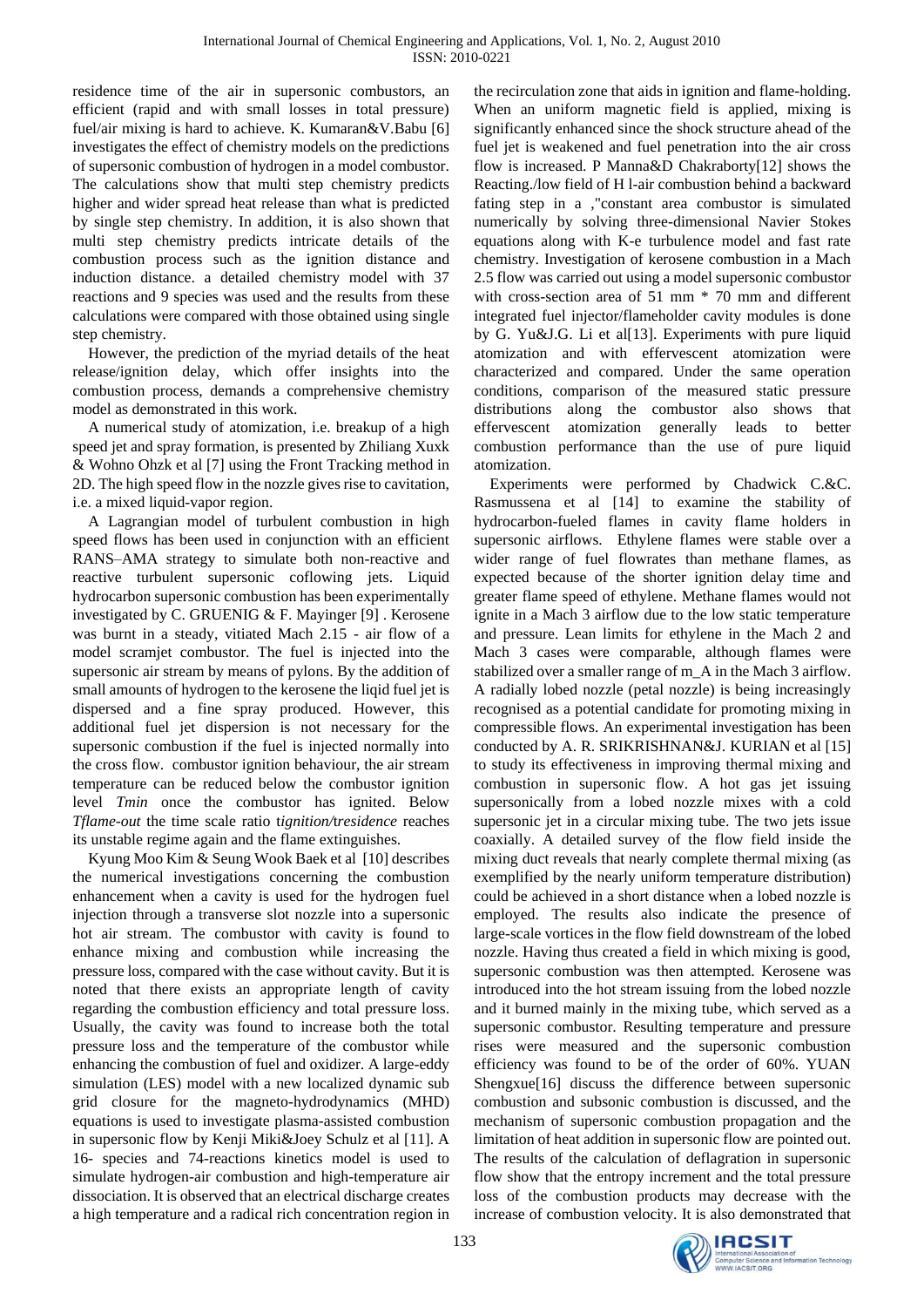the oblique detonation wave angle may not be controlled by the wedge angle under weak underdriven solution conditions and be determined only by combustion velocity. Therefore, the weak underdriven solution may become self-sustaining oblique detonation waves with a constant wave angle. The effects of dimethyl ether (DME) addition on the high temperature ignition and burning properties of methane–air mixtures were studied experimentally and numerically by Zheng Chen&Xiao Qin et al[17]. The results showed that for a homogeneous system, a small amount of DME addition to methane resulted in a significant reduction in the high temperature ignition delay. The ignition enhancement effect by DME addition was found to exceed that possible with equivalent amounts of hydrogen addition, and it was investigated by using radical pool growth and computational singular perturbation analysis.

Y. d'Angelo [18] deals with the analysis of the flow structure when a supersonic air-hydrogen mixture encounters a deflection ramp. It should be noted that, in this particular case, a "very hot" region is observed near the point where the 3 shocks meet, region where the temperature is significantly higher than in the portion behind the normal shock. Elementary reactions of interest in H2 supersonic combustion chemistry have been investigated by S. Javoy&V. Naudet et all 19 using a shock tube technique connected to an atomic resonance absorption spectrophotometer. He concluded that Resonance absorption measurements of O atoms, behind reflected shock waves, have been used to precise the rate coefficients of elementary reactions

Which play major role in H2 supersonic combustion chemistry. H. NAGATA&M. Sasaki et al [20] propose a new simple method to evaluate hydrogen concentrations in a hydrogen/air supersonic mixing layer without the need for costly apparatus. Catalytic reaction occurs on an electrically heated platinum wire in the supersonic flow of a hydrogen/air mixture. It is found that the effect of hydrogen concentration on the ratio of heat and mass transfer coefficients is very weak, suggesting that the mass transfer coefficient is obtained with reasonable accuracy from the heat transfer coefficient by assuming the equivalent spatial distributions of heat and mass transfer. Based on this result, a method to translate the catalytic heat release rate into the hydrogen concentration of the flow is proposed. To prove the accuracy of this method, hydrogen concentrations of hydrogen/air premixed supersonic flows were measured successfully.

An experimental effort to characterize the flame-holding process of a hydrogen jet injected into a high total enthalpy supersonic cross flow. An expansion tube is used to provide a correct simulation of true flight combustion chemistry, including ignition delay and reaction times. This approach permitted a number of unique experiments involving acceleration of radical-free air to high total enthalpies. The experiments were designed by A. BEN-YAKAR&R. K. Hanson[21] to map the near-field flow characteristics and auto-ignition process of an under expanded transverse hydrogen jet injected into flight-Mach number 10 and 13 total enthalpy flow conditions.

Analytical and numerical assessments of the indirect noise generated through a nozzle are presented by M. Leyko & F. Nicoud et al [22]. The configuration corresponds to an experimental setup operated at DLR by Bake et al. (2008) where an entropy wave is generated upstream of the nozzle by means of an electrical heating device. Both 3-D and 2-D axisymmetric simulations are performed to demonstrate that the experiment is mostly driven by linear acoustic phenomena, including pressure wave reflection at the outlet and entropy-to-acoustic conversion in the accelerated regions. Results show that the acoustic impedance downstream of the nozzle must be accounted for appropriately in order to recover the experimental pressure signal. A good agreement is also obtained with a purely analytical assessment based on the Marble and Candel compact nozzle approximation. The entropy-to-acoustic conversion due the strong mean velocity gradient in the nozzle, including the normal shock that stands just downstream of the throat. The acoustic reflection within the exhaust system downstream of the nozzle and test section. Moreover, in the low frequency range investigated, only 1-D planar waves are present and the compact nozzle approximation is valid, even for the entropy perturbations. As a result, the pressure signals observed experimentally and numerically can be nicely reproduced by a simple quasi-1-D analytical model derived in the zero frequency limit for the nozzle.

A numerical analysis was carried out by Doyoung Byun & Seung Wook Baek[23] in order to investigate the combustion and heat transfer characteristics in a liquid rocket engine in terms of non-gray thermal radiation and soot formation. A counterflow diffusion flame of hydrogen, developed in the forward stagnation-flow region of a porous cylinder in supersonic airflow (which can be considered as a flame of the ‗‗Tsuji-burner'' in supersonic airflow), was analyzed numerically by Kenichi Takita [24] to solve the two-dimensional Navier-Stokes equations for multispecies. Flame temperature approaches the stagnation temperature in the region of high static temperature and has maximum heat release at a certain static temperature. This is due to the increase of flow velocity and stretch rate based on the increase of static temperature, but appreciable flame extinction does not occur even if the stretch rate becomes much higher, because the stagnation temperature exceeds the critical temperature, which has previously been discussed for a high-temperature subsonic airflow system Numerical investigations have been carried out by J.X. Wen & B.P. Xu et al[25] for pressurized hydrogen releases via a length of tube into ambient air. The main findings can be summarized as follows:

The air behind the leading shock is shock-heated and mixes with hydrogen in the contact region to form a significant amount of flammable mixture due to the enhanced turbulent mixing. Ignition is firstly initiated inside the tube. With the development of turbulent mixing a partially premixed flame evolves. Significant amount of shock-heated air and well developed partially premixed flames are two major factors providing potential energy to overcome the strong under-expansion and further flow divergence following spouting from the tube. The predictions show that the initial flames can survive at two locations: (1) at the front of the under expanded jet and (2) within a recirculation zone near the tube exit. The latter is most likely to transit to a jet fire. A survey of physical locations of the optimal discharge placement and their common mixture fraction was performed by Wookyung Kim & Hyungrok Do et al[26] for a JICF. As a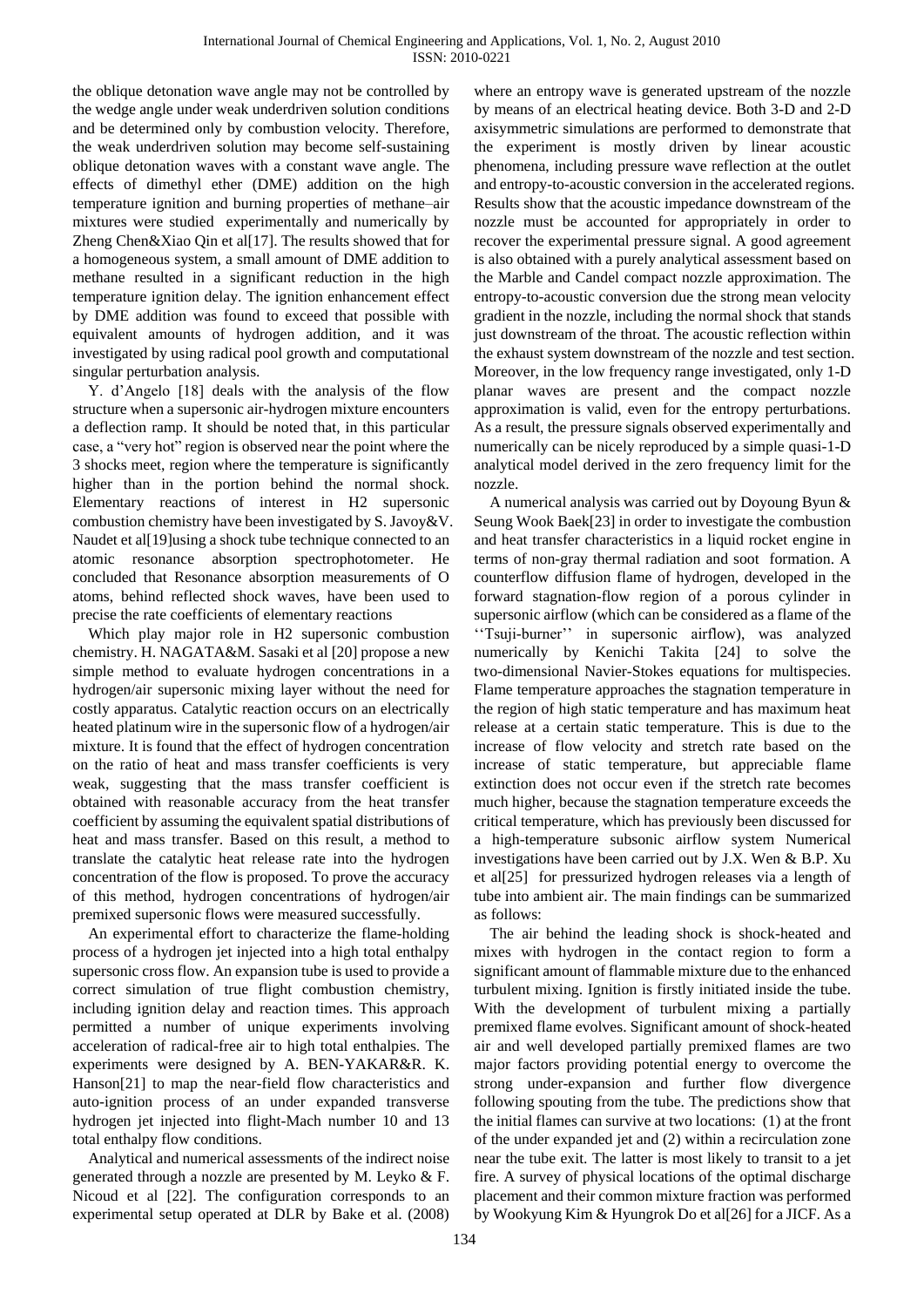plasma discharge, highly nonequilibrium ultra-short-pulsed repetitive discharge (USRD) was used, while a methane jet in cross flow was the flame configuration in the current study. As a criterion to determine the optimal discharge placement, the flame duty cycle, defined by the fraction of the total time that the flame is ignited, was used. They found that the flow characteristics, such as adequate jet concentration, low concentration gradient, low scalar fluctuation, and low strain rate, are the primary factors that determine the possibility of flame ignition.

B.E. Milton& K. Pianthong[28] has summarised work on pulsed, supersonic liquid fuel jets. These have been studied experimentally for low and high range supersonic Mach numbers and simulated for the low Mach numbers only. The numerical studies have used a one-dimensional analysis and the Autodyne code for assessment of the internal pressure rise due to the impact of the driving projectile. For the external jet, the FLUENT code has been used. This allows such things as the mixing layer to be evaluated which is important for further incorporation into engine combustion codes. It must be emphasized that, at this stage, results are still preliminary and more development is required. Supersonic fuel jets may have applications in diesel engine and scramjet technology. Their properties require a fundamental examination as their mixing characteristics are likely to be affected by the leading edge shock wave. Such jets have been created experimentally in the laboratory for  $M=1.8$  to  $M = 5.6$  by S. Zakrzewski & B.E. Milton et al [29] but require further CFD studies to examine details that are obscure in the experiments. The CFD development has examined the shock structure ahead of the jet, and the mixing layer for jets emerging from the nozzle as either vapour or liquid. So far, the jet fluid considered has been water or water vapour. A possibility of a considerable enhancement of ignition in a diffusion mode in a supersonic non-premixed H2–air flow by means of the laser-induced excitation of O2 molecules to the b1  $\Sigma$ g+ electronic state is investigated by A.M. Starik & N.S. Titova et al[30] on the base of numerical simulation. It is shown that for significant shortening the induction zone length it is sufficient to expose only a thin air layer (with thickness of 1–2 cm) to resonance laser radiation with a small input radiation energy  $5 \times 103 - 2 \times 102$  J/cm3. Even a small amount of radiation energy transmitted to the air flow makes it possible to arrange a stable combustion at a short distance (61 m) from the irradiation region at a relatively low temperature of the air  $(T = 800 \text{ K})$ . Shortening the induction zone length, in this case, is due to intensification of chain-branching via excitation of O2 molecules by laser radiation and penetration of excited molecules into the shear layer.

Floor injectors provide advantages near RBO because unburned fuel can escape through the shear layer and it does not readily build up in the cavity. It was demonstrated by Chadwick C.Rasmussen & Sulabh K. Dhanuka et al [31] that large CH2O signals can be obtained by increasing the camera gate duration to take advantage of the long fluorescence lifetime of formaldehyde at low pressure.

## II. FORMULATION AND SOLUTION METHODOLOGY

A mathematical model comprises equations relating the

dependent and the independent variables and the relevant parameters that describe some physical phenomenon. Typically, a mathematical model consists of differential equations that govern the behavior of the physical system, and the associated boundary conditions.

### III. GOVERNING EQUATIONS

The advantage of employing the complete Navier-Stokes equations extends not only o the investigations that can be carried out on a wide range of flight conditions and geometries, but also in the process the location of shock wave, as well as the physical characteristics of the shock layer, can be precisely determined. We begin by describing the three-dimensional forms of the Navier-Stokes equations below. Note that the two-dimensional forms are just simplification of the governing equations in the three dimensions by the omission of the component variables in one of the co-ordinate directions. Neglecting the presence of body forces and volumetric heating, the three-dimensional Navier-Stokes equations are derived as[33]

Continuity: 
$$
\frac{\partial \rho}{\partial t} + \frac{\partial (\rho u)}{\partial x} + \frac{\partial (\rho v)}{\partial y} + \frac{\partial (\rho w)}{\partial z} = 0
$$
  
\nx-momentum:  $\frac{\partial (\rho u)}{\partial t} + \frac{\partial (\rho uu)}{\partial x} + \frac{\partial (\rho vu)}{\partial y} + \frac{\partial (\rho w u)}{\partial z} = \frac{\partial \sigma_{xx}}{\partial x} + \frac{\partial \tau_{yx}}{\partial y} + \frac{\partial \tau_{zx}}{\partial z}$  (2)  
\ny-momentum:  $\frac{\partial (\rho v)}{\partial t} + \frac{\partial (\rho uv)}{\partial x} + \frac{\partial (\rho vv)}{\partial y} + \frac{\partial (\rho vv)}{\partial z} = \frac{\partial \tau_{xy}}{\partial x} + \frac{\partial \sigma_{yy}}{\partial y} + \frac{\partial \tau_{zy}}{\partial z}$  (3)  
\nz-momentum:  $\frac{\partial (\rho w)}{\partial t} + \frac{\partial (\rho uw)}{\partial x} + \frac{\partial (\rho uw)}{\partial y} + \frac{\partial (\rho vw)}{\partial z}$   
\n $= \frac{\partial \tau_{xz}}{\partial x} + \frac{\partial \tau_{yz}}{\partial y} + \frac{\partial \sigma_{zz}}{\partial z}$  (4)  
\nenergy:  $\frac{\partial (\rho E)}{\partial t} + \frac{\partial (\rho u E)}{\partial x} + \frac{\partial (\rho v E)}{\partial y} + \frac{\partial (\rho w E)}{\partial z} = \frac{\partial (u \sigma_{xx} + v \tau_{xy} + w \tau_{xz})}{\partial x} + \frac{\partial (u \tau_{yx} + v \sigma_{yy} + w \tau_{yz})}{\partial y} + \frac{\partial (u \tau_{yx} + v \sigma_{yy} + w \tau_{yz})}{\partial y}$   
\n $+ \frac{\partial (u \frac{\partial \tau}{\partial x})}{\partial x} + \frac{\partial (u \frac{\partial \tau}{\partial y})}{\partial y} + \frac{\partial (u \frac{\partial \tau}{\partial z})}{\partial z}$  (5)

Assuming a Newtonian fluid, the normal stress σxx, σyy, and σzz can be taken as combination of the pressure p and the normal viscous stress components τxx, τyy, and τzz while the remaining components are the tangential viscous stress components whereby  $\tau xy = \tau yx$ ,  $\tau xz = \tau zx$ , and  $\tau yz = \tau zy$ . For the energy conservation for supersonic flows, the specific energy E is solved instead of the usual thermal energy H applied in sub-sonic flow problems. In three dimensions, the specific energy E is repeated below for convenience:

$$
E = e + \frac{1}{2} (u^2 + v^2 + w^2)
$$
 (6)

It is evident from above that the kinetic energy term

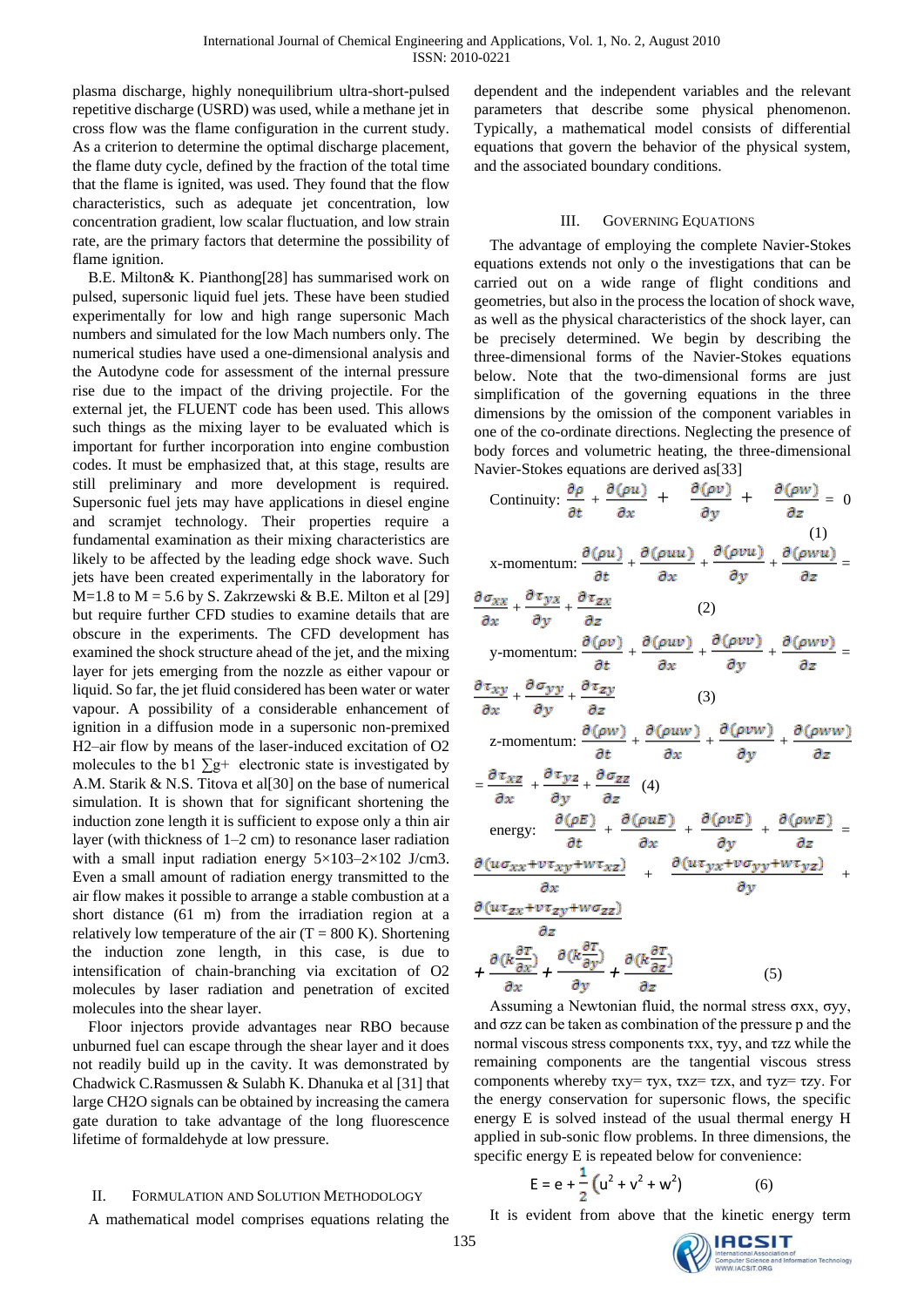contributes greatly to the conservation of energy because of the high velocities that can be attained for flows, where Ma>1. Equations (1)-(6) represent the form of governing equations that are adopted for compressible flows.

The solution to the above governing equations nonetheless requires additional equations to close the system. First, the equation of state on the assumption of a perfect gas in employed, that is,

$$
P = \rho RT, \tag{7}
$$

where R is the gas constant.

Second, assuming that the air is calorically perfect, the following relation holds for the internal energy:

$$
e = C_v T, \tag{8}
$$

where Cv is the specific heat of constant volume. Third, if the Prandtl number is assumed constant (approximately 0.71 for calorically perfect air), the thermal conductivity can be evaluated by the following:

$$
k = \frac{\mu C_p}{p_r} \tag{9}
$$

The Sutherland's law is typically used to evaluate viscosity µ, which is provided by

$$
\mu = \mu_0 \left(\frac{T}{T_0}\right)^{1.5} \frac{T_0 + 120}{T + 120} \tag{10}
$$

where  $\mu_0$  and  $T_0$  are reference values at standard sea level conditions.

Generalized form of Turbulence Equations is as follows :

$$
(k)\frac{\partial k}{\partial t} + \frac{\partial (uk)}{\partial x} + \frac{\partial (vk)}{\partial y} + \frac{\partial (wk)}{\partial z} = \frac{\partial \left|\frac{V_T}{\sigma_k} \frac{\partial k}{\partial x}\right|}{\partial x} + \frac{\partial \left|\frac{V_T}{\sigma_k} \frac{\partial k}{\partial y}\right|}{\partial y} + \frac{\partial \left|\frac{V_T}{\sigma_k} \frac{\partial k}{\partial z}\right|}{\partial z} + (S_k = P - D) \tag{11}
$$

$$
\begin{aligned}\n(\epsilon) \frac{\partial \epsilon}{\partial t} + \frac{\partial (u\epsilon)}{\partial x} + \frac{\partial (v\epsilon)}{\partial y} + \frac{\partial (w\epsilon)}{\partial z} = \frac{\partial \left| \frac{V_T}{\sigma_k} \frac{\partial \epsilon}{\partial x} \right|}{\partial x} + \frac{\partial \left| \frac{V_T}{\sigma_k} \frac{\partial \epsilon}{\partial y} \right|}{\partial y} + \frac{\partial \left| \frac{V_T}{\sigma_k} \frac{\partial \epsilon}{\partial z} \right|}{\partial z} + (S_{\epsilon} = \frac{\epsilon}{k} \left( C_{\epsilon 1} P - C_{\epsilon 2} D \right)\n\end{aligned}
$$
\n(12)

where

 $\left(\frac{\partial w}{\partial y} + \frac{\partial u}{\partial z}\right)^2$  and  $D = \epsilon$ 

#### IV. COMBUSTION MODELING

The eddy dissipation combustion model is used to simulate The reactions in flames. The eddy dissipation combustion model[32], used .extensively for its simplicity and robustness in predicting reactive flows, is based on the concept that chemical reaction is very fast relative to the transport process in the flow: The products are formed instantaneously as the reactants mix at the molecular level. The model assumes that the reaction rate may be related directly to the time required to mix reactants at molecular level. In turbulent flows, this mixing time is dictated by the eddy properties. And therefore, the burning rate in proportional to the rate at which turbulent Hot Air kinetic energy is dissipated, that is, reaction rate  $\alpha$ ε/K, where K is the turbulent kinetic energy and ε is its dissipation rate. The chemistry of the combustion reaction of hydrogen in air is represented on a molar basis by

$$
H_2+1/2O_2=H_2O.
$$
 (13)



Figure1 supersonic combustion experiment and visualization of the OH[32]

### V. SCOPE OF FURTHER STUDY: -

The investigation can be performed further in the following areas,

- 1. To design a contour to make the flow at Mach number 2 for various higher Mach number for supersonic combustion.
- 2. To analysis the pressure, temperature, velocity as well as turbulence kinetic energy in the combustion chamber.
- 3. To check the flow properties in combustion chamber and its effect by using the variety of fuel.
- 4. To check the flow properties in combustion chamber and its effect by using the variety of mixture fuel.
- 5. Indirect combustion in exhaust gases by using the secondary air-fuel at the exit of the duct.
- 6. To analysis the flow characteristics at various degree of angle for different no. of fuel injectors.
- 7. Evaluation of mass fraction for various fuel and there mixture in the combustion chamber.
- 8. Study on industrial flows, CFD analysis of flow in internal combustion chambers, and heat transfer analysis from fluent and Ansys packages.
- 9. To see the CFD analysis of the flow from mufflers.

#### VI. CONCLUSION

In this field many researchers worked to develop a configuration giving efficient mixing and combustion, also meeting the requirements of flame holding and completion of combustion with sufficient stabilization in the flow field. The main attention is paid to the local intensity of heat release, which determines, together with the duct geometry, techniques for flame initiation and stabilization, injection techniques and quality of mixing the fuel with oxidizer, the gas-dynamic flow regime. From the survey we concluded that some area in which more attention to be paid like total pressure loss in combustion chamber and design a contour to make the flow at Mach no. 2 for various higher Mach no. for supersonic combustion and analyze the flow properties in combustion chamber and its effect by using the variety of